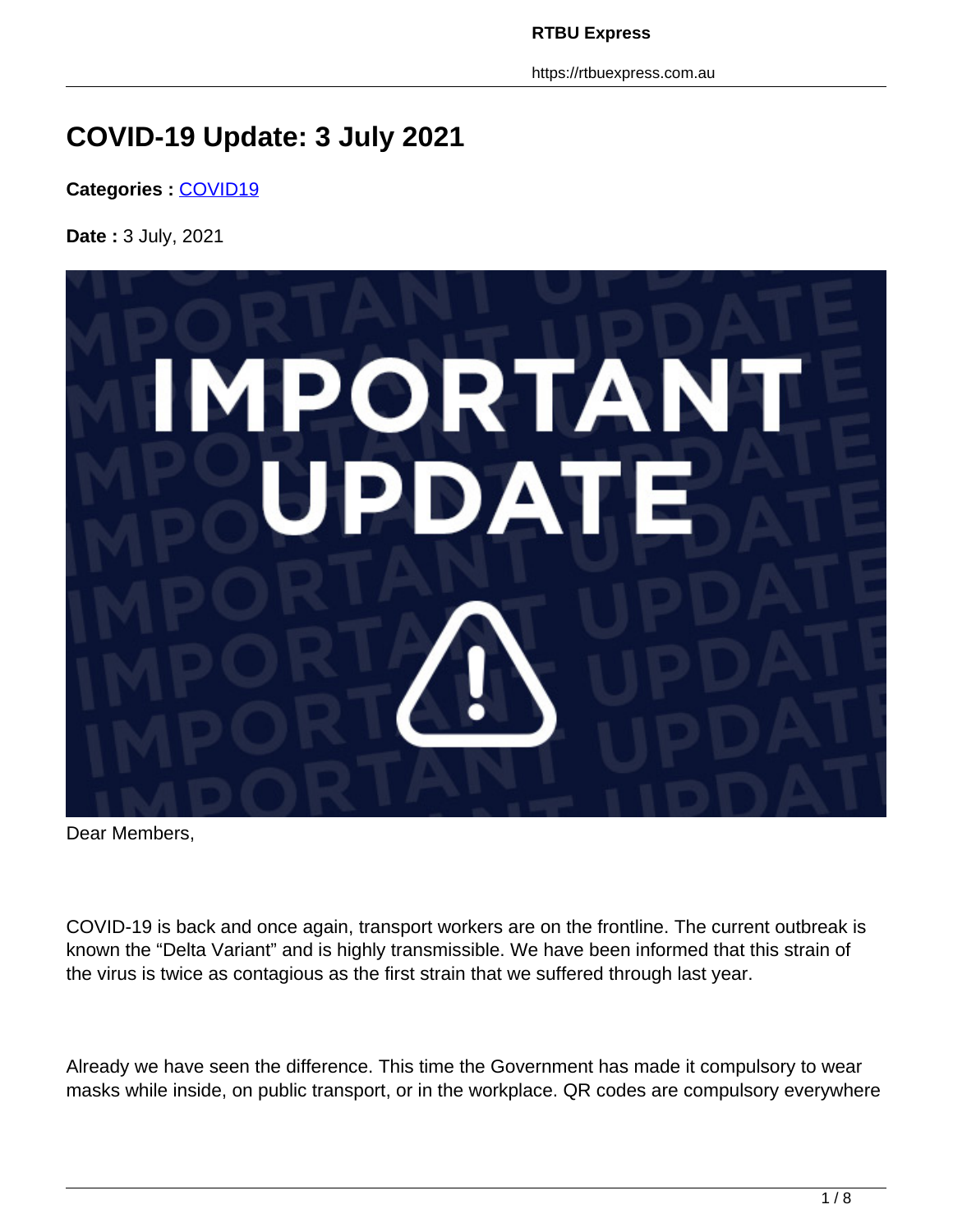we go, and the pressure is mounting on the Federal Government to improve the quarantine system and pick up their game on vaccines.

We are still yet to see a comprehensive roll out of the vaccine to all those who wish to have it. This is despite the daily risk of exposure we face around the transport networks, be that train, tram, or bus. Unfortunately, the mixed messaging around which vaccine to get is just adding to the confusion.

For those members working office-based jobs, Transport have sent everyone who can work from outside the office home again. Working from home brings its own set of issues with mental health concerns on the rise, and employers demanding longer hours with no set sign off time.

Early last week, a Guard and Driver from Central were deemed to be close contacts of a positive COVID case and told to immediately proceed home and self-isolate for 14 days. Their train was immediately taken out of service and sent to Auburn for a deep clean. Thankfully both members returned a negative result. However, it did expose flaws in communication channels for COVID incidents. Sydney and NSW Trains failed to advise those around the two members of their proximity to a COVID risk, and theories and rumours about where they had been and who they'd come into contact with ran wild.

Yesterday the union put it to Transport for NSW that it is vitally important to be transparent with all members about when COVID risks occur and who they may affect. In this case, Sydney and NSW Trains should have told all employees in effect areas of the risk, everyone from Station Cleaners, to CSAs to Duty Managers, Guards, Drivers, Crew Support, the list goes on.

At the time of writing, a Station Cleaner has been informed they were a close contact, has been tested, and is isolating. It is vital that Sydney Trains informs all that have worked in the same spaces and alongside this unlucky member so that they can take necessary precautions. This is not the time for secrecy.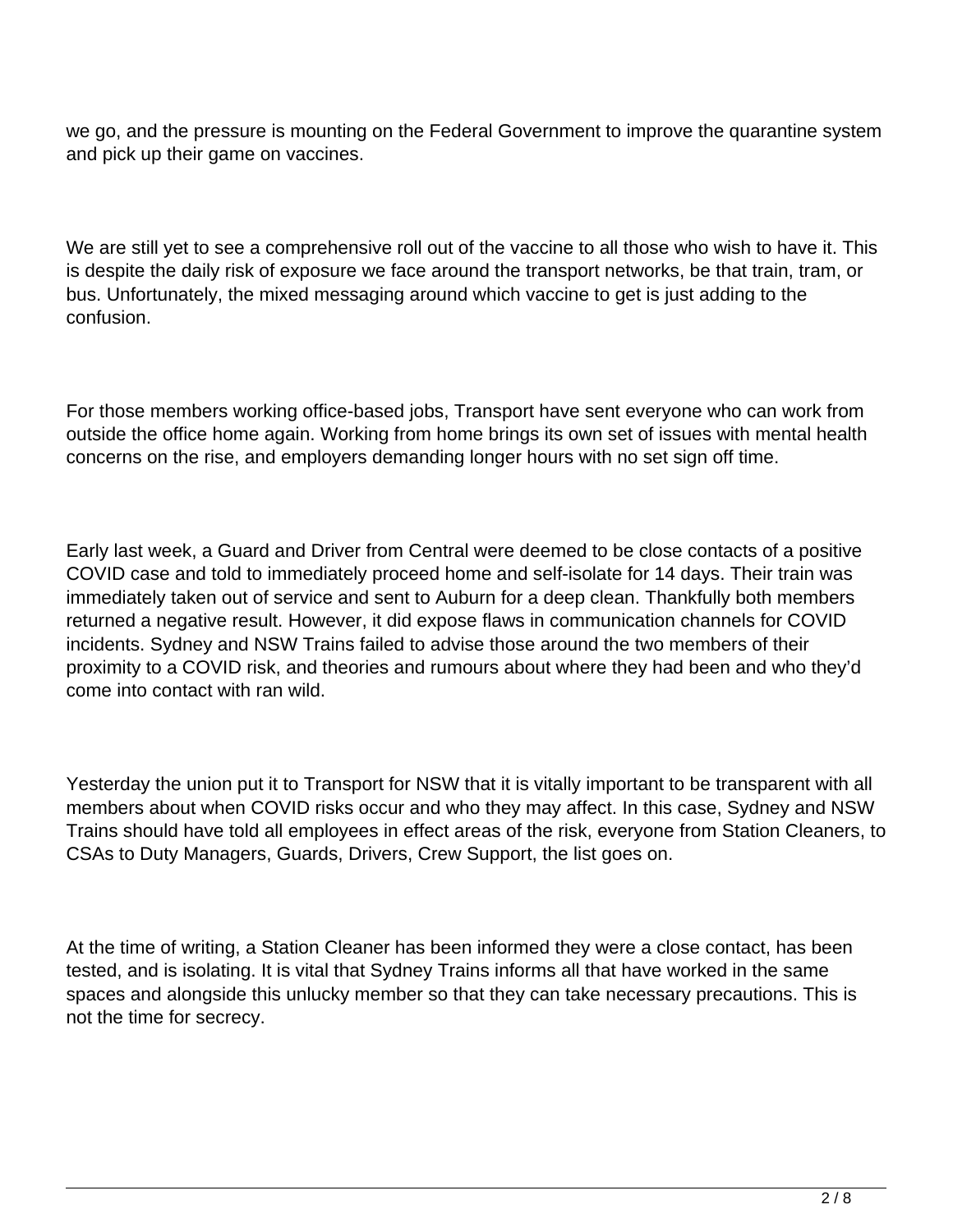### **Train Crew**

Guards at NSW Trains have discovered that their controls and external handrails on crew cabs on the V sets and not being cleaned on a regular basis.

There has also be confusion around where the "Greater Sydney" boundary is and what restrictions apply when trains go beyond that boundary. For example, Bell Station is said to be the western limit, do train crew need wear masks when at Lithgow Station?

Issues have been raised regarding capacity for members in depots and meals rooms. Sydney Trains needs to provide crew with more information on how many members are allowed in meal rooms and what to do if there is no room to be seated when on a crib.

Despite the encouragement of mask wearing and the highly contagious spread of the new strain of COVID-19, Sydney Trains are still placing limits on the number of disposable masks they can obtain. There should be no limit as mask wearing is compulsory, especially for guards.

Crew who are currently off roster or on light duties are still being made to report to work with no suitable duties. These crew should be staying at home instead of being made to sit in depots or meal rooms which reduces capacity for operational crew.

Drivers who are travelling in a crew compartment have been told that they are "safe" and excluded from being considered a close of casual contact. Unfortunately management did not consult with the union and this position does not take into account the increased transmissibility of the virus.

As usual, NSW Trains are deafly quiet when it comes to COVID-19 safety measures.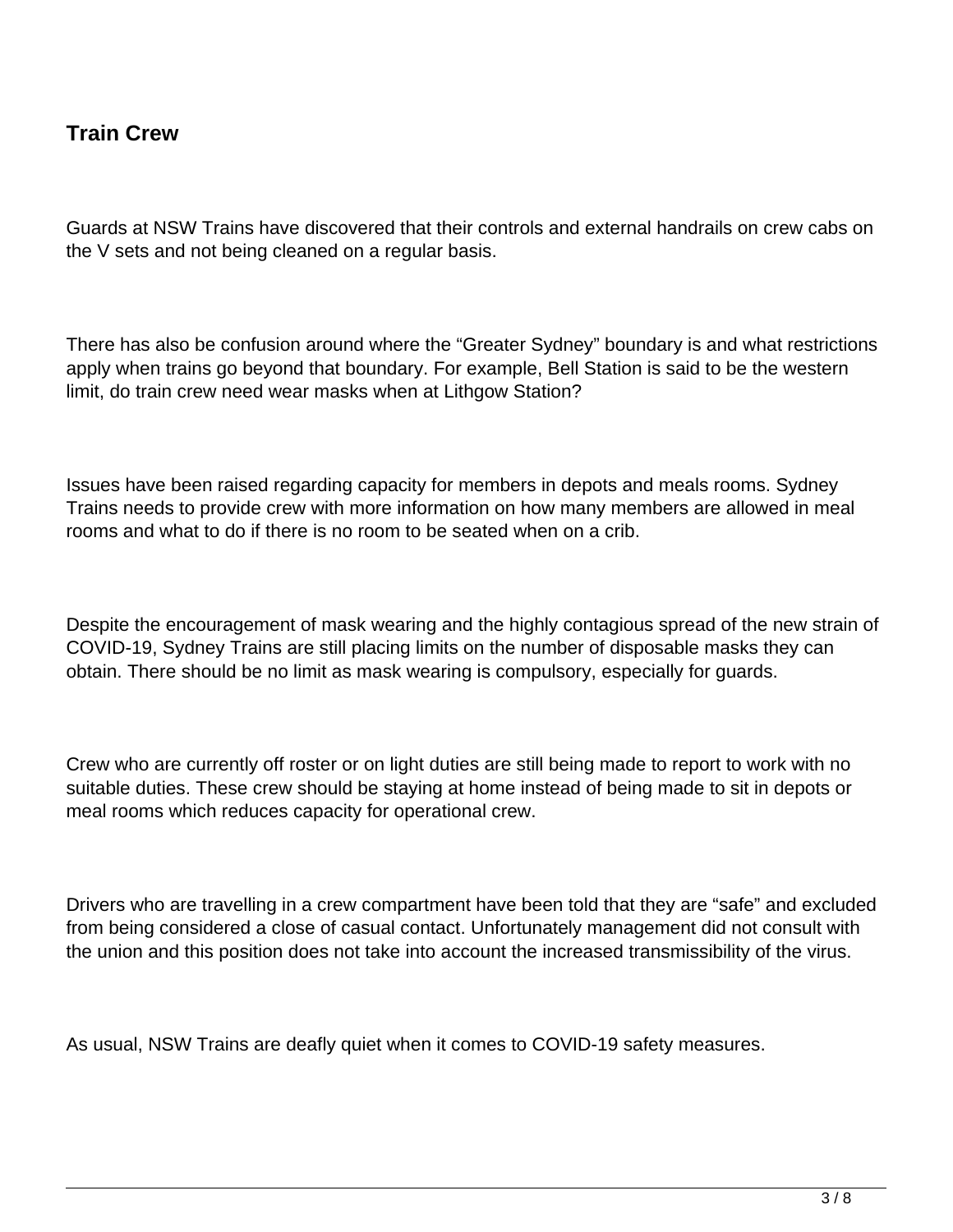Freight drivers at Pacific National are being told that, in accordance with the Public Health Order in force, if they travel in and out of the Sydney Area, they are to stay at home until they return the work. This concern is shared by many other train crew members who travel in and out of the Sydney area.

#### **Infrastructure**

Infrastructure members are calling for vaccinations to be opened up to all ages. Although not everybody wants the vaccine, there are too many essential workers who are being denied because of age restrictions.

Members at Sydney Trains are still working in the CBD area, unvaccinated, despite the increased risk of the new Delta Variant. There ought to be an attempt by the Government and Transport for NSW to have these workers fast tracked for vaccination.

There have been various issues across both Sydney Trains and the private sector with middle level managers enforcing existing procedures despite the new situation making them impracticable and unsafe. Thankfully, delegates and HSRs have stepped in and rectified most of these issues. If you are still encountering unhelpful posturing by management, report it to your local delegate.

At this stage, the Sydney Trains apprentice rotations are still set to take place on 12 July 2021 as planned. However, the union has been advised that if restrictions are extended, the rotation will be cancelled or delayed.

Earlier this week, major works delegates asked management to allow members to go home if they completed scheduled work early to avoid overcrowding of common spaces. To this time, management have not acceded to this common sense move.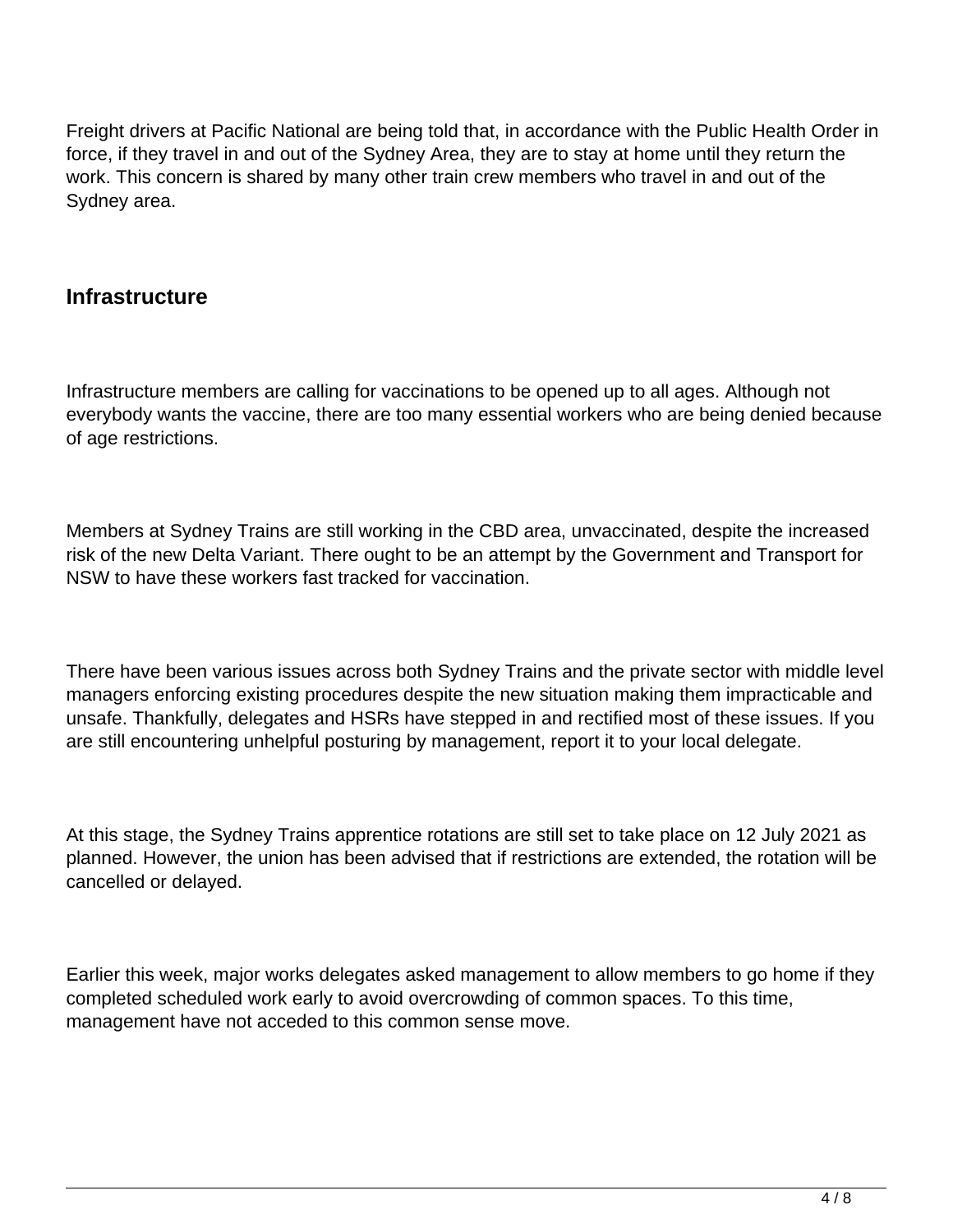## **Signallers/Area Controllers**

Area Controllers were set to commence their repatriation to the Rail Operations Centre (ROC) after over a year away due to the first outbreak last year. However, due to the emergence of the Delta Varian this has been delayed for indefinite time.

Line Information Control (LIC) Operators have been repatriated to the Disaster Recovery Centres (DRC) which are the old complexes currently occupied by Area Controllers. In the DRCs, a 24/7 COVID cleaner has been engaged.

#### **Transport Officers**

Transport Officers have been advised to stay at their home stations and check opal cards in a safe manner. Members have been directed to wear masks whilst at work and have been provided with additional sanitiser and wipes to use on their equipment.

#### **Rail Operations Centre**

On the Operations Floor some Network Incident Managers have been relocated to work out of the Belmore DRC and as stated above, LIC Operators have also been relocated. There is a dedicated COVID Cleaner, sanitiser, and wearing masks whilst working is compulsory.

Office workers in the ROC have been encouraged to work from home and in the event they are in the office, they have been instructed to wear masks.

#### **Salaried and Administrative**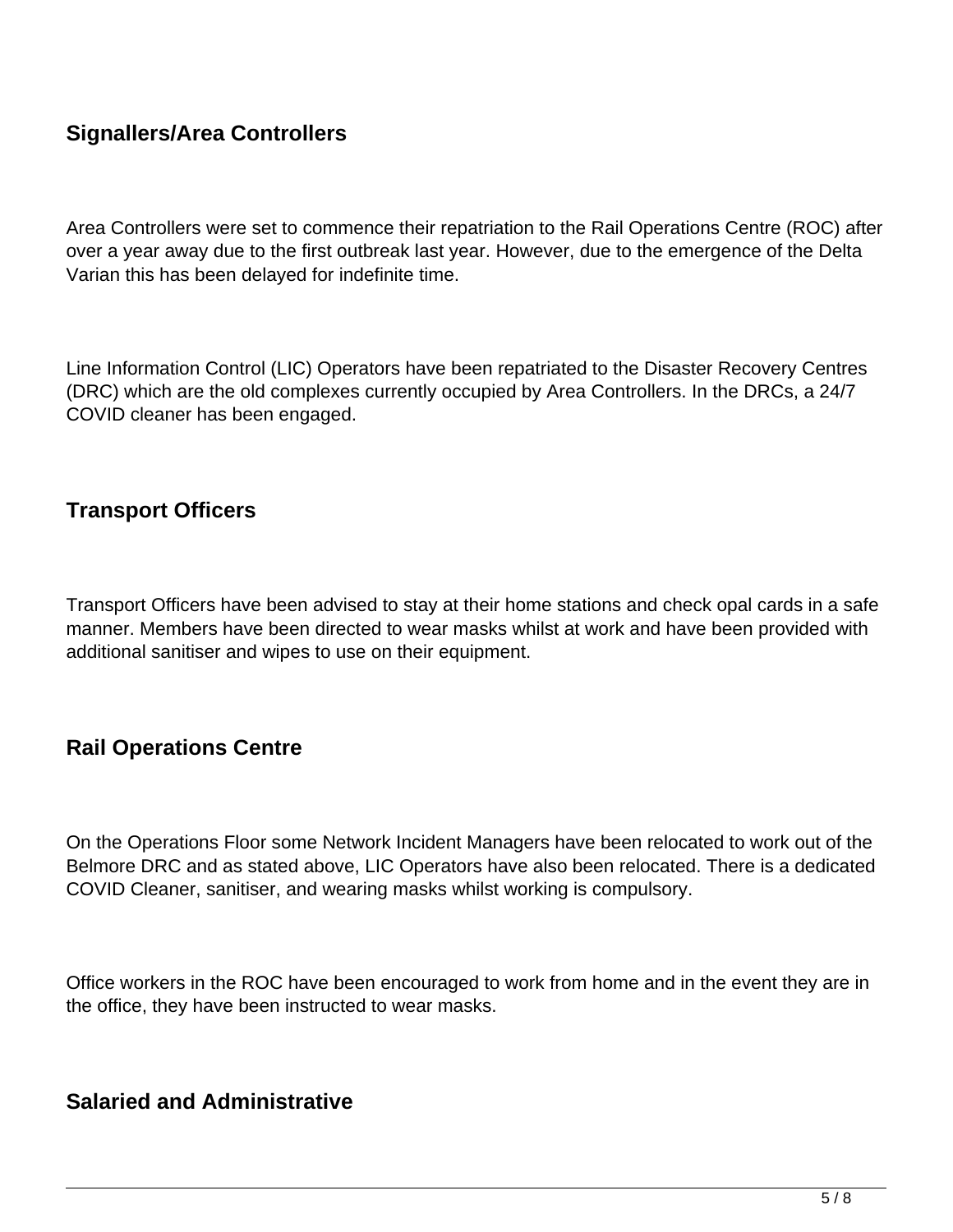Crew Support Officers have been told to wear masks in the office and continue to do their important job supporting crew through this trying time.

Other Salary and Administration workers have been encouraged to work from home unless work requirements dictate they have to physically attend work.

## **Station Staff and Station Cleaners**

Delegates representing Station Staff and Station Cleaners have raised serious concerns with their ways of working, particularly the Sydney Trains direction that workers continue to perform their duties in the open customer environment, specifically at HUBs. Station Cleaner delegates also raised the lack of sufficient PPE to protect against this outbreak.

Early last week, a provisional improvement notice (PIN) was placed on the use of HUBs during the outbreak of the Delta Variant. Delegates picked this up and pushed hard for Sydney Trains to allow HUBs to be closed and for Stations Staff to work within a closed room physically away from customers.

On Thursday afternoon, delegates met with senior Sydney Trains management where it was conceded that work could be performed away from the HUBs to keep people safe. Management also agreed to inform any employee that encounters the virus as soon as practicable.

#### **Maintenance Centre Cleaners**

Members have once again raised issues with the cleaning chemicals provided by Sydney Trains to ensure that trains are cleaned for use by members and the public. As raised last year, the use of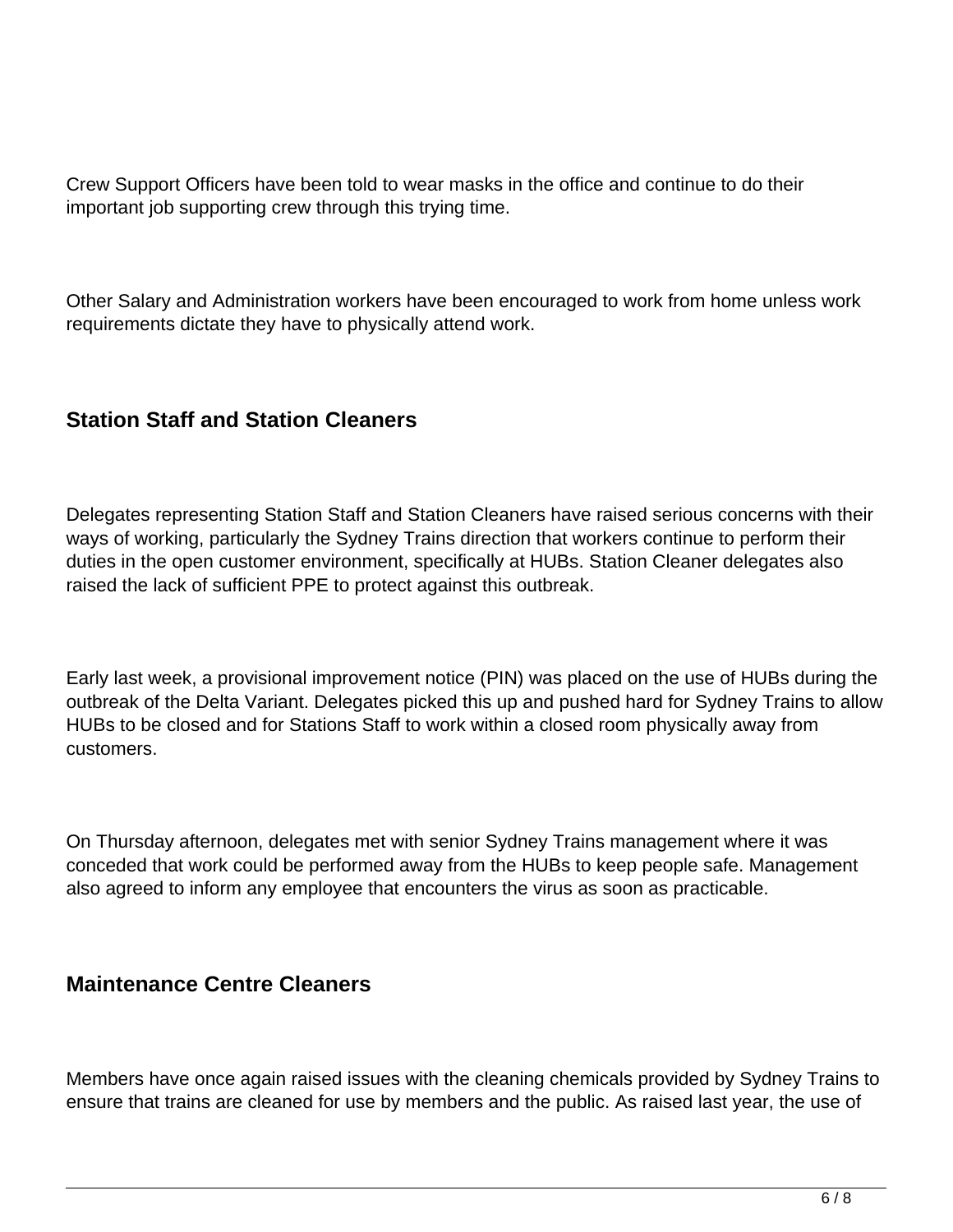SAO water is not ideal and thought needs to be put into what the appropriate cleaning substance is during this outbreak.

Given the potential of the virus to make its way onto trains, be it through workers or the travelling public, cleaners need to be informed if their train has been the site of a case, close, or casual contact of COVID-19. Our safety whilst at work is non-negotiable.

#### **Trams and Buses**

During this outbreak on our trams and buses, the previous measures fought for by the union remain in force. The first opal reader remains closed off and the "suicide seats" remain taped off. Any bus without signs or tape should be reported immediately.

There are COVID marshals who are policing loading which is currently capped at 25% capacity and green dots are back. Unlike last time, the marshals are actively policing load limits at major terminus points.

Masks are also now mandatory for employees and passengers on trams and buses and at all tram bus stops. This includes buses running special. Police are actively enforcing mask wearing with fines and this includes our members.

STA employees can access 2 hours pay to get vaccinated on their day off or after a shift. This reflects a general push for vaccination as the end game. The union continues to push for transport workers to be prioritised for vaccinations.

Authorised officers are not boarding trams or buses to check tickets.